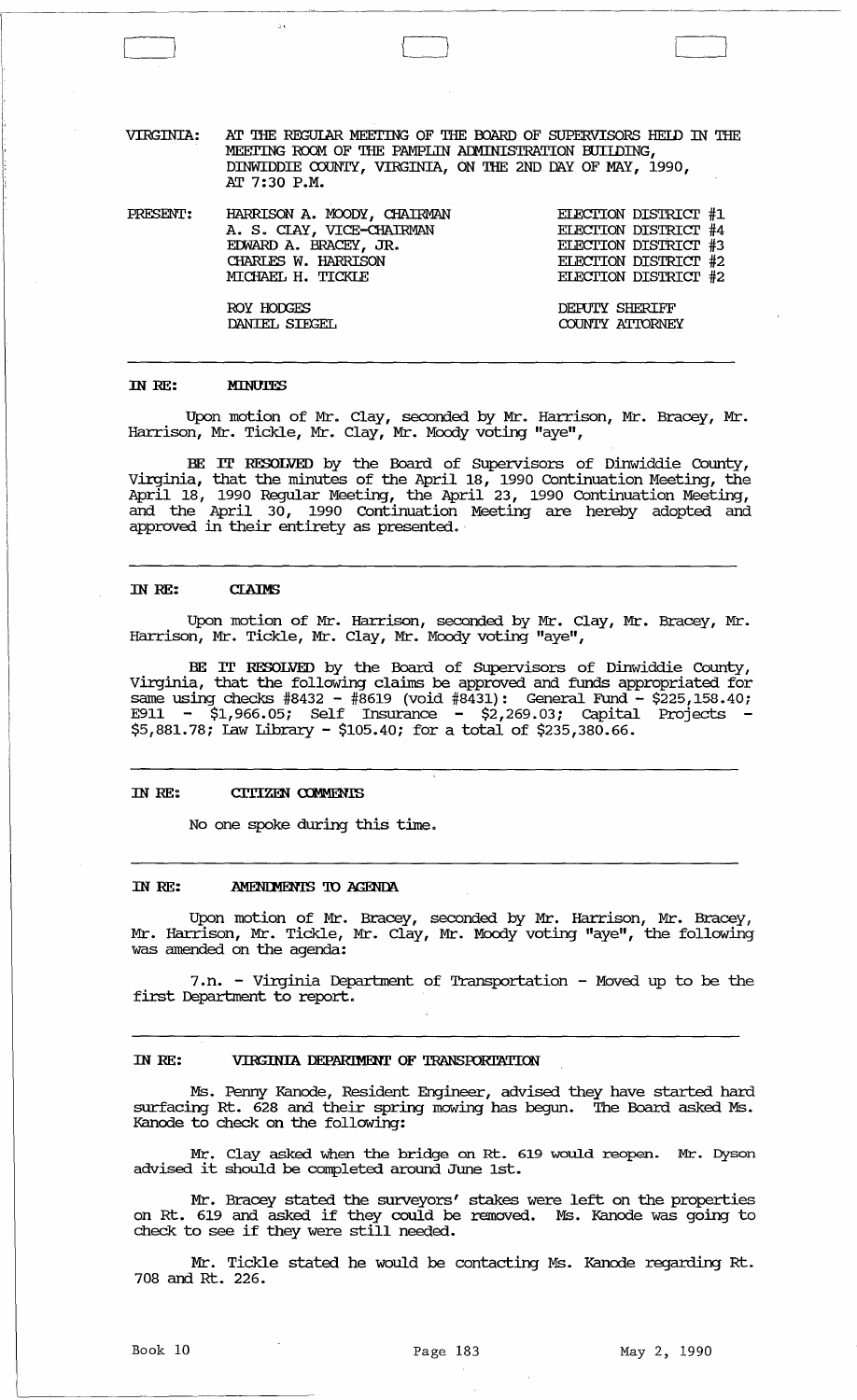# IN RE:  $VDOT - ROAD ABANDONMENT - RT. F805$

Mr. Harold Dyson, Assistant Resident Engineer, indicated Mr. Moody had inquired about the procedure for abandoning a state Highway. He advised a resolution was needed from the Board requesting the road be abandoned and then VDOT would start the procedure by holding a public hearing. 'Ihen the request would go before the Transportation Board for consideration.

Upon motion of Mr. Harrison, seconded by Mr. Bracey, Mr. Bracey, Mr. Harrison, Mr. Tickle, Mr. Clay, Mr. Moody voting "aye",

BE IT RESOLVED that the Board of Supervisors of Dinwiddie County, Virginia hereby requests the Virginia Department of Transportation to take whatever action is necessary for the abandornnent of that section of Route F805, beginning at a point on Rt. 627 and running westerly for a distance of .09 miles to a dead end.

### IN RE: **COMMISSIONER OF REVENUE**

Mrs. Deborah M. Marston, Commissioner of the Revenue, advised the Board that three bids had been received on the General Reassessment. 'Ihe Evaluation Committee, consisting of Otho Fraher, of the Virginia Department of Taxation, the County Administrator, Assistant County Administrator and herself, would be meeting with the firms on May  $7^+_1$ 1990. The following Board members volunteered to serve on the Committee: Edward Bracey, Charles Harrison, and Michael Tickle.

Mrs. Marston stated the Il1V Terminal would be installed by May 22, 1990.

# IN RE: TREASURER

Mr. William E. Jones, Treasurer, requested authorization to attend the Treasurers' Association's Annual convention, June 20-23, in Norfolk, He advised the Compensation Board appropriates \$180.00, plus one-half reimbursement on mileage.

Upon motion of Mr. Bracey, seconded by Mr. Harrison, Mr. Bracey, Mr. Harrison, Mr. Tickle, Mr. Clay, Mr. Moody voting "aye", the Treasurer is authorized to attend the Treasurer's Association's Annual convention, June 20-23, in Norfolk, VA.

### IN RE: DIRECTOR OF PIANNING

Mr. Leonard Ponder, Director of Planning, advised eight cars and a dmnp truck had been towed out of West Petersburg this date. 'Ihe owners were advised in writing that the County would be back in 14 days to finish cleaning the areas at the owners' expense.

Mr. Tickle asked Mr. Ponder what would be the next area/steps to take. Mr. Ponder stated they were aiming at 12 to 15 structures, some of which are to be torn down, along with cleanup of the overgrowth.

### IN RE: AWARD OF CONTRACT FOR STREET SIGNS

Mr. John M. Clarke, Planning Technician, advised the bids for the street Name Signs had been opened and the results were provided to the Board. 'Ihe Board questioned the large discrepancy between the high and low bid. After discussion regarding the quality of the signs, Mr. Clarke was instructed to obtain samples from the companies before a decision to award the contract was made.

EXTRACT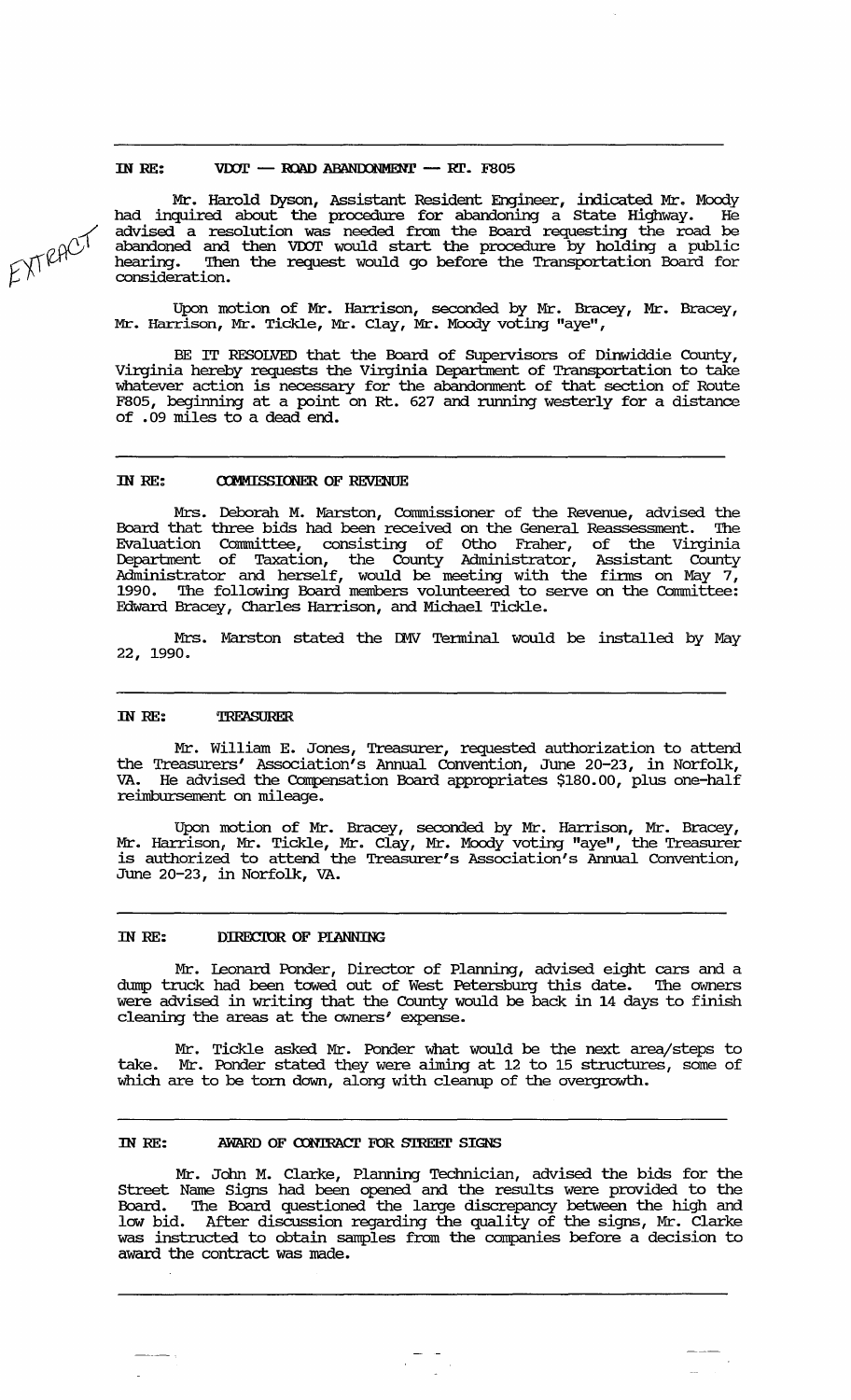#### IN RE: **COUNTY ATTORNEY**

 $\begin{bmatrix} \begin{matrix} \begin{matrix} \end{matrix} \\ \end{bmatrix} \end{bmatrix}$ 

Mr. Daniel Siegel, Interim County Attorney, advised that he has begun the process of new delinquent tax collection.

**全部的 (全球的制作的)** 

Mr. Tickle asked Mr. Siegel to draft an ordinance for consideration<br>ate a curfew after 12:30 a.m. for children 16 or vounger. Mr. to create a curfew after  $12:30$  a.m. for children 16 or younger. Siegel advised it would have to be a county wide ordinance.

### IN RE: PARKS & RECREATION DIRECTOR

Ms. Fran Hart, Director of Parks & Recreation, presented her April 1990 Progress Report. She also presented the results from a participant location survey.

# IN RE: PUBLIC SAFEIY DIRECTOR

Mr. James C. Rice, Public Safety Director, advised the County's application for funding for an Ambulance Grant would go before the State connnittee on June 15th. He stated it was listed as the #1 priority with the Crater EMS Council, and as a #2 Regional priority.

Mr. Moody asked about the First Responder Program. Mr. Rice advised this was a new program consisting of the first 40 hours of the EMT Course. This allows the individual to respond to the accident scene and stabilize the patient (obtain vitals, try to stop bleeding, perform CPR, etc) until a rescue unit arrives. Dinwiddie and Ford Fire Deparbnents have expressed interest in this Program, which would require \$1,500 per unit to furnish and set up. State funds are available through the "Two for Life" Program, for instructors' compensation only.

### IN RE: DIRECTOR OF SANITATION

Mr. Dennis King, Director of Sanitation, stated he has set up an area at the Landfill for people who wish to start recycling. There are areas for aluminum cans, newspapers and multi-color glass.

Mr. Tickle asked Mr. King to look into assisting with cleaning up an area on SUrry Ave. in West Petersburg consisting of mounds of trash, old tires, etc., Mr. King stated he would be willing to work with the residents by placing a dumpster in the area for their use.

### IN RE: SIJDGE DISPOSAL - VIRGINIA DEPARTMENT OF CORRECTIONS

Mr. Dewey P. Cashwell, County Administrator, advised the Virginia Mr. Dewey P. Cashwell, County Administrator, advised the Virginia pennission to place from their facility in the County Landfill. Mr.  $f(\vec{X})$  Cashwell obtained a Certificate of Analysis of the sludge and there were cashwell obtained a Certificate of Analysis of the sludge and there were<br>non-detectable levels for most substances screened.

> Upon motion of Mr. Bracey, seconded by Mr. Harrison, Mr. Bracey, Mr. Harrison, Mr. Tickle, Mr. Clay, Mr. Moody voting "aye", the request to receive sludge from the Department of Corrections Camp 27, was denied.

# IN RE:

EXTRACT

## PUBLIC HEARING - COMMUNITY DEVELOPMENT BLOCK GRANT PROGRAM

This being the time and place as advertised in the Progress-Index Newspaper on Sunday, April 22, 1990, and as a public service announcement on the cable Access Channel, April 23 thru May 2, 1990, for the Board of supervisors to conduct a Public Hearing to receive public input on local co.mmunity development and housing needs in relation to Community Development Block Grant funding for a proj ect in Dinwiddie County.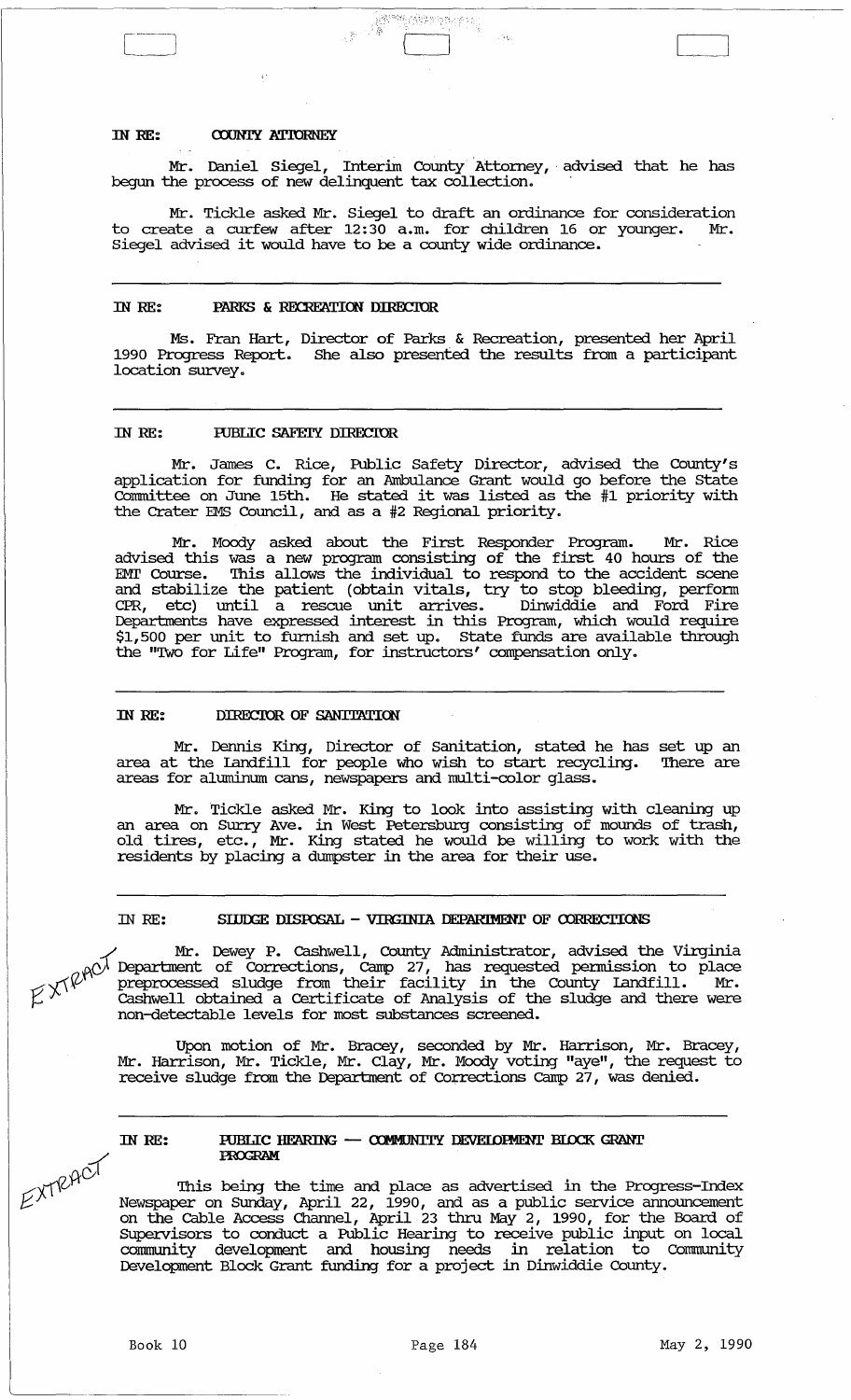Mr. James McClure, Crater Planning District Commission, advised these were Federal Funds passed through to the state. In Virginia, the purpose of the program is to improve the economic and physical enviromnent in Virginia conununities and neighbomoods benefiting persons of low and moderate income, thus preventing and eliminating slums and meeting urgent community development needs posing a serious and immediate threat to the safety and welfare of Virginia citizens. The COrmnunity Improvement Program provides grants in three areas **--** housing, public improvement programs and economic development activities. Applications are being accepted from May thru October wherein \$2.5 million is available. The only grant applications accepted would be for Economic Development activities, with the maximum grant being \$700,000. This public hearing is for the County's intent to apply for a grant which would be used to extend public facilities (water, sewer, water tower) to serve the economic development area on Route 460. To qualify, any industry locating there would have to create jobs for low and moderate income people. The only grant received by the County prior to this was the Piney Beach Water and Sewer Grant a few years ago.

There were no public comments on the Block Grant.

There will be another Public Hearing on May 16, 1990, as two Public Hearings are required for this process.

# IN RE: APPOINTMENT - CPDCEXECUTIVE COMMITTEE & MPO

 $\beta^{\gamma}$   $\beta^{\gamma}$  are upon motion of Mr. Harrison, seconded by Mr. Bracey, Mr. Bracey, Mr. Harrison, Mr. Tickle, Mr. Clay, Mr. Moody voting "aye",

BE IT RESOLVED by the Board of SUpervisors of Dinwiddie County, Virginia, that Mr. Michael H. Tickle is reappointed to the Crater Plarming District Commission Executive Cormnittee and the Metropolitan Plarming Organization, tenn ending June 30, 1991.

IN RE: SPECIAL ENIERTAINMENT PERMIT - GEORGE E. LEWIS, JR.

Upon motion of Mr. Bracey, seconded by Mr. Harrison, Mr. Bracey, Mr. Harrison, Mr. Tickle, Mr. Clay, Mr. Moody voting "aye",

BE IT RESOLVED by the Board of Supervisors of Dinwiddie County, Virginia, that George E. lewis, Jr. is hereby granted a Special Entertaimnent Pennit, for an event being held May 26, 1990, from 4:00 p.m. to 8: 00 p.m., by invitation only, on Route 632 in SUtherland, VA, with all conditions stated therein.

### IN RE: EXECUTIVE SESSION

 $\omega_{\rm{max}}$  and  $\omega_{\rm{max}}$ 

Upon motion of Mr. Harrison, seconded by Mr. Tickle, Mr. Bracey, Mr. Harrison, Mr. Tickle, Mr. Clay, Mr. Moody voting "aye", pursuant to the Virginia Freedom of Infonnation Act, Section 2.1-344 (a) (1) personnel; and Section 2.1-344 (a) (5) prospective business or industry where no previous announcement has been made, the Board moved into Executive Session at 1:52 p.m. A vote having been made and approved, the meeting reconvened into Open Session at 2:30 p.m.

# IN RE: CERTIFICATION OF EXECUTIVE MEETING

Upon motion of Mr. Clay, seconded by Mr. Tickle, Mr. Bracey, Mr. Harrison, Mr. Tickle, Mr. Clay, Mr. Moody voting "aye", the following certification resolution was adopted:

WHEREAS, the Board of Supervisors of Dinwiddie County convened an executive meeting on this date pursuant to an affinnative recorded vote and in accordance with the provisions of The Virginia Freedom of Information Act; and

 $E^{XTRACT}$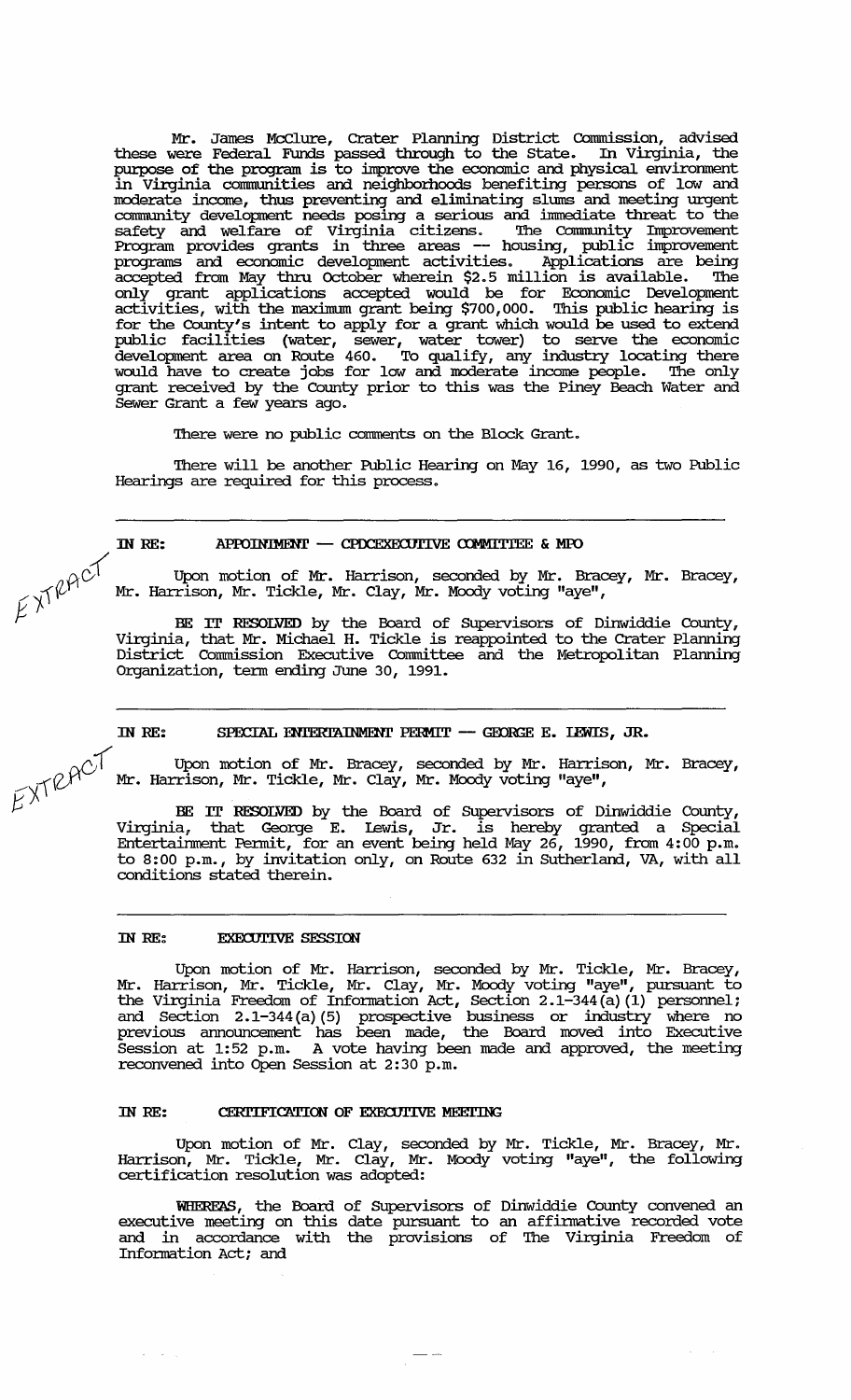WHEREAS, section 2.1-344.1 of the Code of Virginia requires a certification by the Board of Supervisors of Dinwiddie County, that such Executive meeting was conducted in conformity with the Virginia law;

NOW THEREFORE BE IT RESOLVED that the Board of Supervisors of Dinwiddie County, Virginia, hereby certifies that, to the best of each member's lmowledge, (1) only public business matters lawfully exempted from open meeting requirements by virginia ,law were discussed in the executive meeting to which this certification resolution applies; and (2) only such public business matters as were identified in the motion convening the executive meeting were heard, discussed or considered by the Board of Supervisors of Dinwiddie County, Virginia.

#### IN RE: **ADJOURNMENT**

'---'

Upon motion of Mr. Tickle, seconded by Mr. Clay, Mr. Bracey, Mr. Harrison, Mr. Tickle, Mr. Clay, Mr. Moody voting "aye", the meeting adjourned at  $2:35$  p.m., to be continued at  $7:00$  p.m., May 10, 1990.

A.a. Moody

Harrison A, Moody, Jr.<br>Chairman

ATTEST: Ulwer Blower 1 County Administrator

:".'. -----,